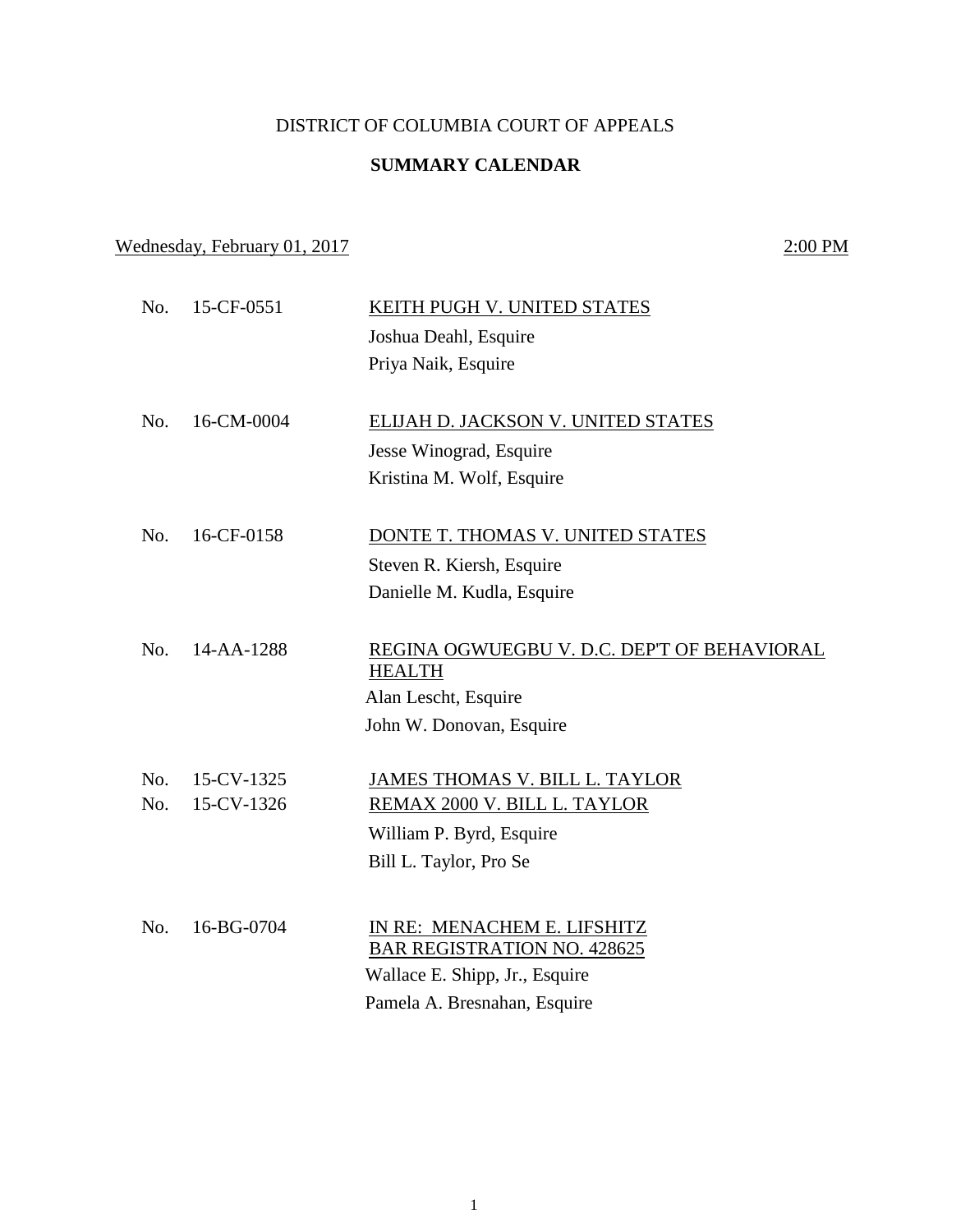| No. | 16-CM-0087                | RAJESH SHARMA-KUMAR V. UNITED STATES                                    |
|-----|---------------------------|-------------------------------------------------------------------------|
|     |                           | Patricia Cresta-Savage, Esquire                                         |
|     |                           | Priya Naik, Esquire                                                     |
| No. | 15-CT-1141                | ANTONIO N. FREEMAN V. DISTRICT OF COLUMBIA                              |
|     |                           | Jesse Winograd, Esquire                                                 |
|     |                           | Janice Y. Sheppard, Esquire                                             |
| No. | 16-CM-0267                | <b>JAMES BUTLER V. UNITED STATES</b>                                    |
|     |                           | Denise D. Green, Esquire                                                |
|     |                           | Kevin Louis Rosenberg, Esquire                                          |
|     |                           |                                                                         |
| No. | 16-AA-0107                | PROVIDENCE HOSPITAL, ET AL V. D.C. DEPARTMENT<br>OF EMPLOYMENT SERVICES |
|     |                           | Todd S. Sapiro, Esquire                                                 |
|     |                           | Michael D. Dobbs, Esquire                                               |
| No. | 15-CV-0936                | <b>HAZEL HAWKINS V. WASHINGTON METROPOLITAN</b>                         |
|     |                           | AREA TRANSIT AUTHORITY                                                  |
|     |                           | Hazel Hawkins, Pro Se                                                   |
|     |                           | Kathleen A. Carey, Esquire                                              |
| No. | 16-CV-0354                | ALI ELGHANNAM V. EDUCATIONAL TESTING<br><b>SERVICES</b>                 |
|     |                           | Ali Elghannam, Pro Se                                                   |
|     |                           | Adam Raviv, Esquire                                                     |
|     | Friday, February 10, 2017 | $2:00$ PM                                                               |
|     |                           |                                                                         |
| No. | 14-CO-1410                | CHARLES C. SHERMAN V. UNITED STATES                                     |
|     |                           | Charles C. Sherman, Pro Se                                              |
|     |                           | Edward G. Burley, Esquire                                               |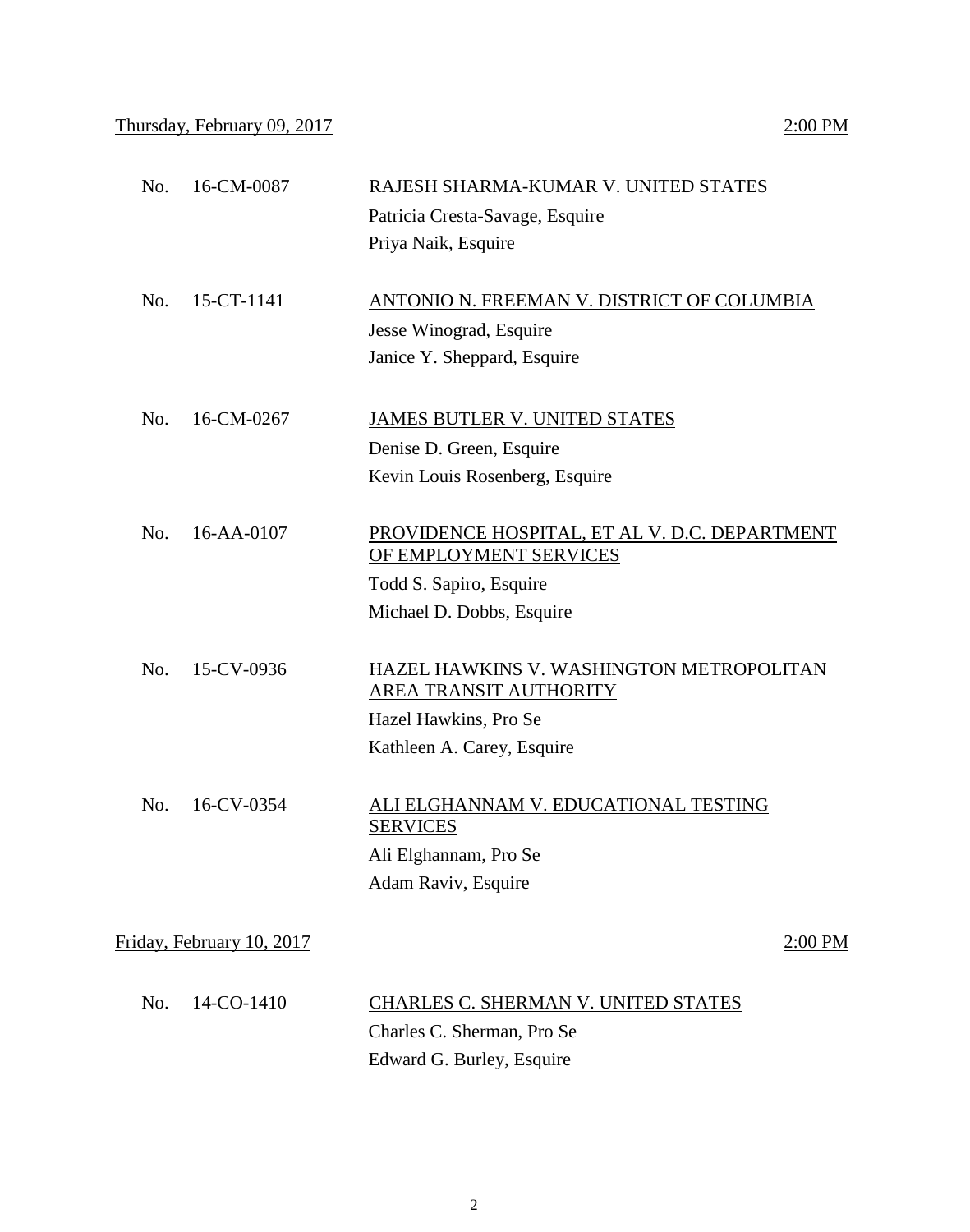| No. | 15-CO-1228                 | WILLIAM A. WATSON V. UNITED STATES                                                                                                        |            |
|-----|----------------------------|-------------------------------------------------------------------------------------------------------------------------------------------|------------|
|     |                            | Ian A. Williams, Esquire                                                                                                                  |            |
|     |                            | Kristina M. Wolf, Esquire                                                                                                                 |            |
| No. | 15-CM-1002                 | DARRYL DARNELL FINNEY V. UNITED STATES                                                                                                    |            |
|     |                            | Bryan P. MacAvoy, Esquire                                                                                                                 |            |
|     |                            | Kevin Louis Rosenberg, Esquire                                                                                                            |            |
| No. | 14-AA-1286                 | SOLOMON ENTERPRISES, INC. T/A CLIMAX<br>RESTAURANT & HOOKAH BAR V. D.C. ALCOHOLIC<br><b>BEVERAGE CONTROL BOARD</b>                        |            |
|     |                            | Stephen J. Whelan, Esquire                                                                                                                |            |
|     |                            | Noah B. Baron, Esquire                                                                                                                    |            |
| No. | 16-FM-0122                 | ROBERT MODRALL V. TRACY BIGGS                                                                                                             |            |
|     |                            | Robert Modrall, Pro Se                                                                                                                    |            |
|     |                            | Tammy A. Holloway, Esquire                                                                                                                |            |
| No. | 15-CV-1196                 | LAWRENCE D. LIEDTKE V. SMS PROPERTIES LLC, ET<br>AL                                                                                       |            |
|     |                            | Amy E. Norris, Esquire                                                                                                                    |            |
|     |                            | Richard S. Sternberg, Esquire                                                                                                             |            |
|     |                            | Zachary G. Williams, Esquire                                                                                                              |            |
|     | Tuesday, February 14, 2017 |                                                                                                                                           | $10:00$ AM |
| No. | 15-CV-0018                 | <b>SPECIAL SITTING - SUMMARY</b><br>ANGELA L. YANCEY V. DISTRICT OF COLUMBIA<br>Melinda Van Lowe, Esquire<br>James C. McKay, Jr., Esquire |            |
|     | Tuesday, February 14, 2017 |                                                                                                                                           | $2:00$ PM  |
| No. | 15-CM-1250                 | ANTOINE ANDRE V. UNITED STATES                                                                                                            |            |
|     |                            | Robin M. Earnest, Esquire                                                                                                                 |            |
|     |                            | Kristina M. Wolf, Esquire                                                                                                                 |            |
|     |                            |                                                                                                                                           |            |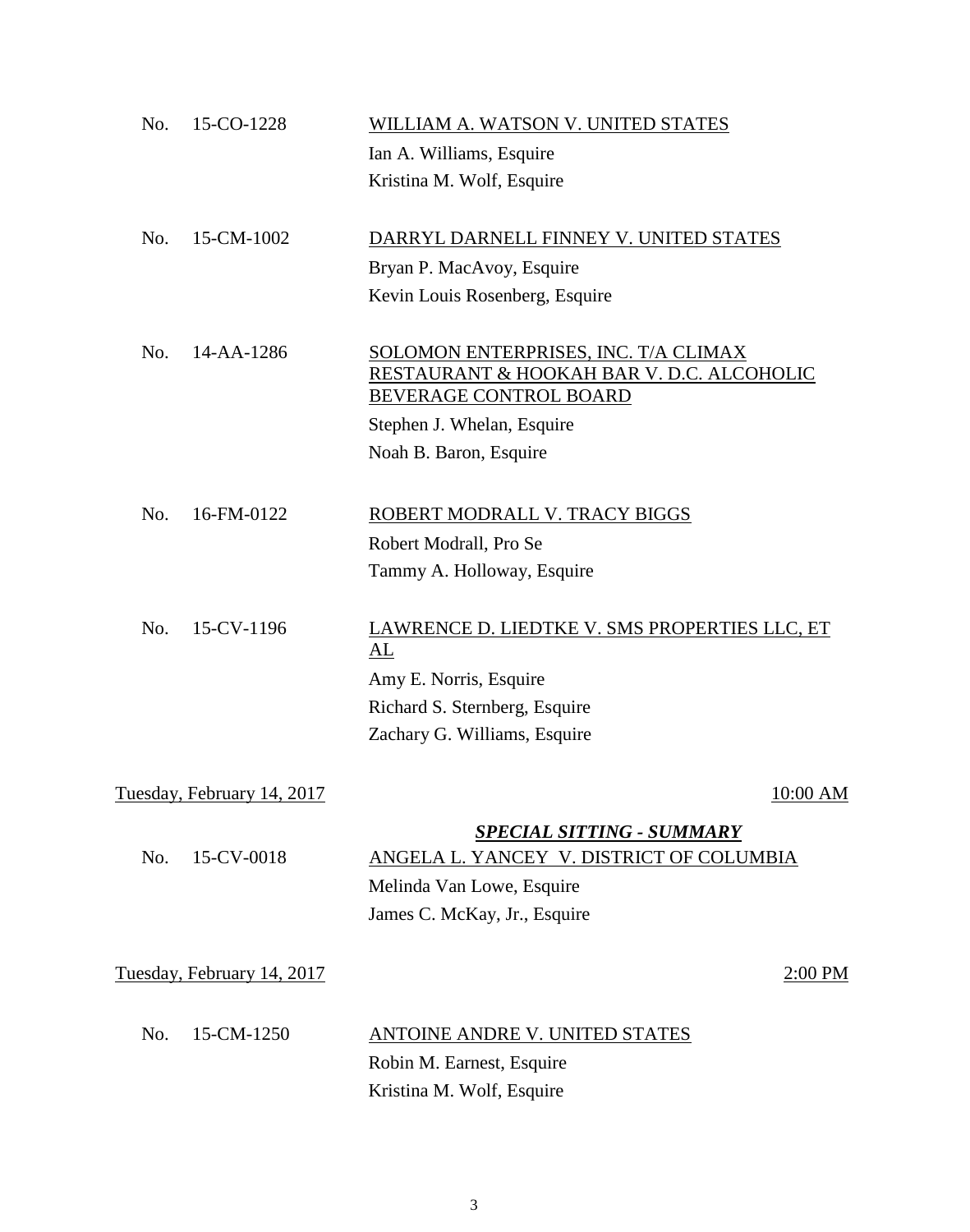| No. | 16-CO-0171                  | STANLEY E. MCCRAY V. UNITED STATES                            |         |
|-----|-----------------------------|---------------------------------------------------------------|---------|
|     |                             | Stanley E. Mccray, Pro Se                                     |         |
|     |                             | Kristina M. Wolf, Esquire                                     |         |
| No. | 15-CF-0980                  | PAUL S. BRADDY, JR. V. UNITED STATES                          |         |
|     |                             | Nancy E. Allen, Esquire                                       |         |
|     |                             | Cara A. Gardner, Esquire                                      |         |
| No. | 16-CV-0228                  | ARAYA HENOK V. CHASE HOME FINANCE, LLC, ET AL                 |         |
|     |                             | Araya Henok, Pro Se                                           |         |
|     |                             | Jeffrey L. Tarkenton, Esquire                                 |         |
|     |                             | Bizhan Beiramee, Esquire                                      |         |
| No. | 15-AA-1169                  | DAVID G. WILSON V. D.C. RENTAL HOUSING<br><b>COMMISSION</b>   |         |
|     |                             | David G. Wilson, Pro Se                                       |         |
|     |                             | Roger D. Luchs, Esquire                                       |         |
| No. | 16-CV-0057                  | <b>THOMAS BROWN V. AXE PROPERTIES &amp;</b><br>MANAGEMENT LLC |         |
|     |                             | Craig A. Butler, Esquire                                      |         |
|     |                             | Erica T. Davis, Esquire                                       |         |
|     | Thursday, February 23, 2017 |                                                               | 2:00 PM |
| No. | 15-CF-0679                  | DERRICK TERRELL BANKS V. UNITED STATES                        |         |
|     |                             | Richard S. Stolker, Esquire                                   |         |
|     |                             | David P. Saybolt, Esquire                                     |         |
| No. | 16-CM-0248                  | HENRY RIVERS V. UNITED STATES                                 |         |
|     |                             | Russell Bikoff, Esquire                                       |         |
|     |                             | Priya Naik, Esquire                                           |         |
|     |                             |                                                               |         |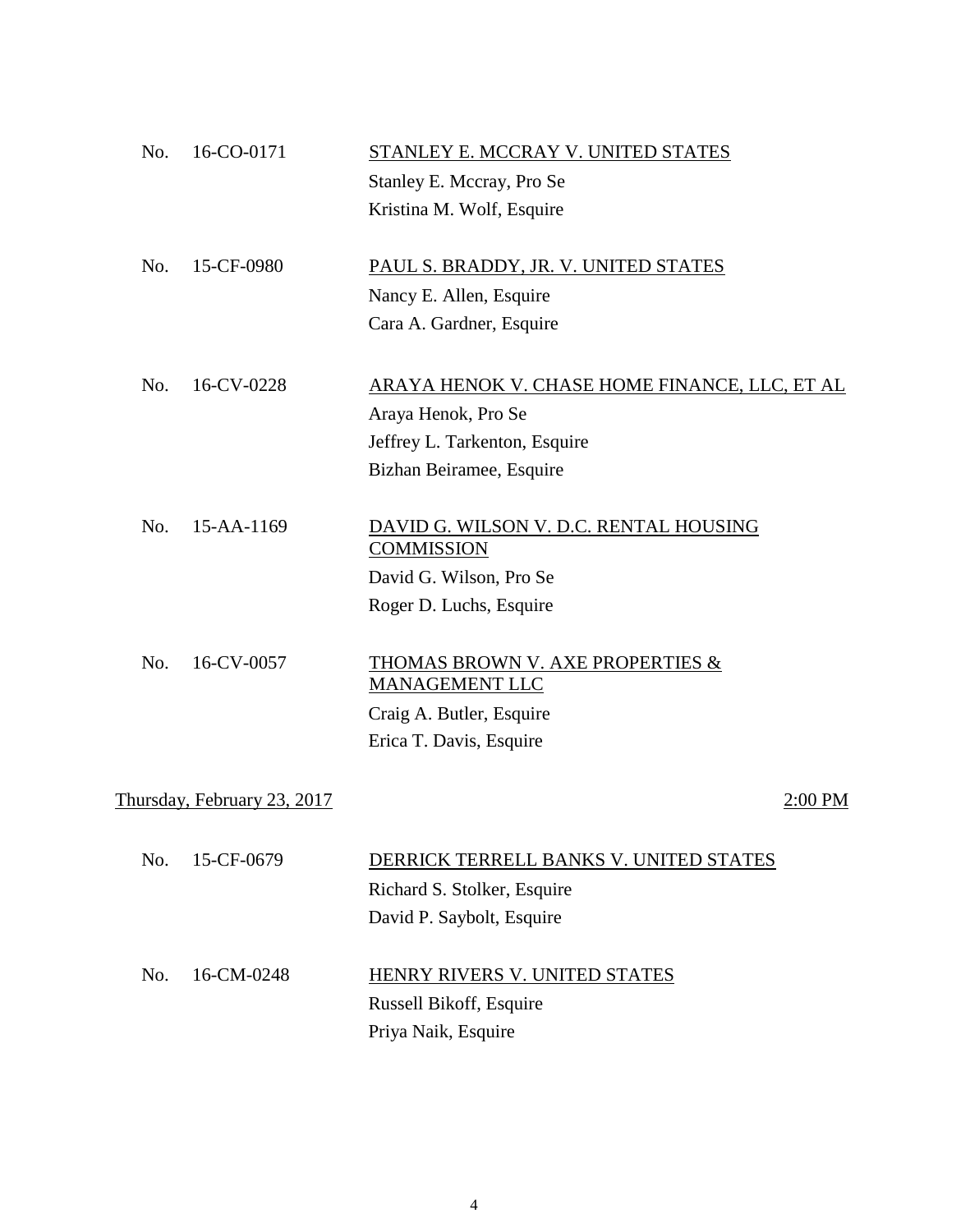| No. | 16-CM-0345                | JOHNNIE COLEMAN V. UNITED STATES                                      |
|-----|---------------------------|-----------------------------------------------------------------------|
|     |                           | Matthew J. Peed, Esquire                                              |
|     |                           | Janani J. Iyengar, Esquire                                            |
| No. | 16-AA-0246                | ROBERT L. JOHNSON, JR. V. D.C. DEP'T OF<br><b>EMPLOYMENT SERVICES</b> |
|     |                           | David J. Kapson, Esquire                                              |
|     |                           | Mark H. Dho, Esquire                                                  |
| No. | 15-AA-0346                | THEADUS D. MARSHALL V. TRICOM TRAINING<br><b>INSTITUTE</b>            |
|     |                           | Theadus D. Marshall, Pro Se                                           |
| No. | 15-CV-1202                | SHIRLEY A. BOLTON, ET AL V. CROWLEY, HOGE &<br>FEIN, PC               |
|     |                           | Shirley A. Bolton, Pro Se                                             |
|     |                           | Laura M.K. Hassler, Esquire                                           |
|     | Friday, February 24, 2017 | $2:00$ PM                                                             |
| No. | 15-CF-1369                | DARIUS BRISCOE V. UNITED STATES                                       |
|     |                           | Donna L. Biderman, Esquire                                            |
|     |                           | Priya Naik, Esquire                                                   |
| No. | 16-CF-0066                | DAVONTA E. ROWLAND V. UNITED STATES                                   |
|     |                           | Nancy E. Allen, Esquire                                               |
|     |                           | Ann M. Carroll, Esquire                                               |
| No. | 16-CM-0131                | <b>SYLVESTER TOYER V. UNITED STATES</b>                               |
|     |                           | William Kovatch, Esquire                                              |
|     |                           | Ann K. H. Simon, Esquire                                              |
|     |                           |                                                                       |